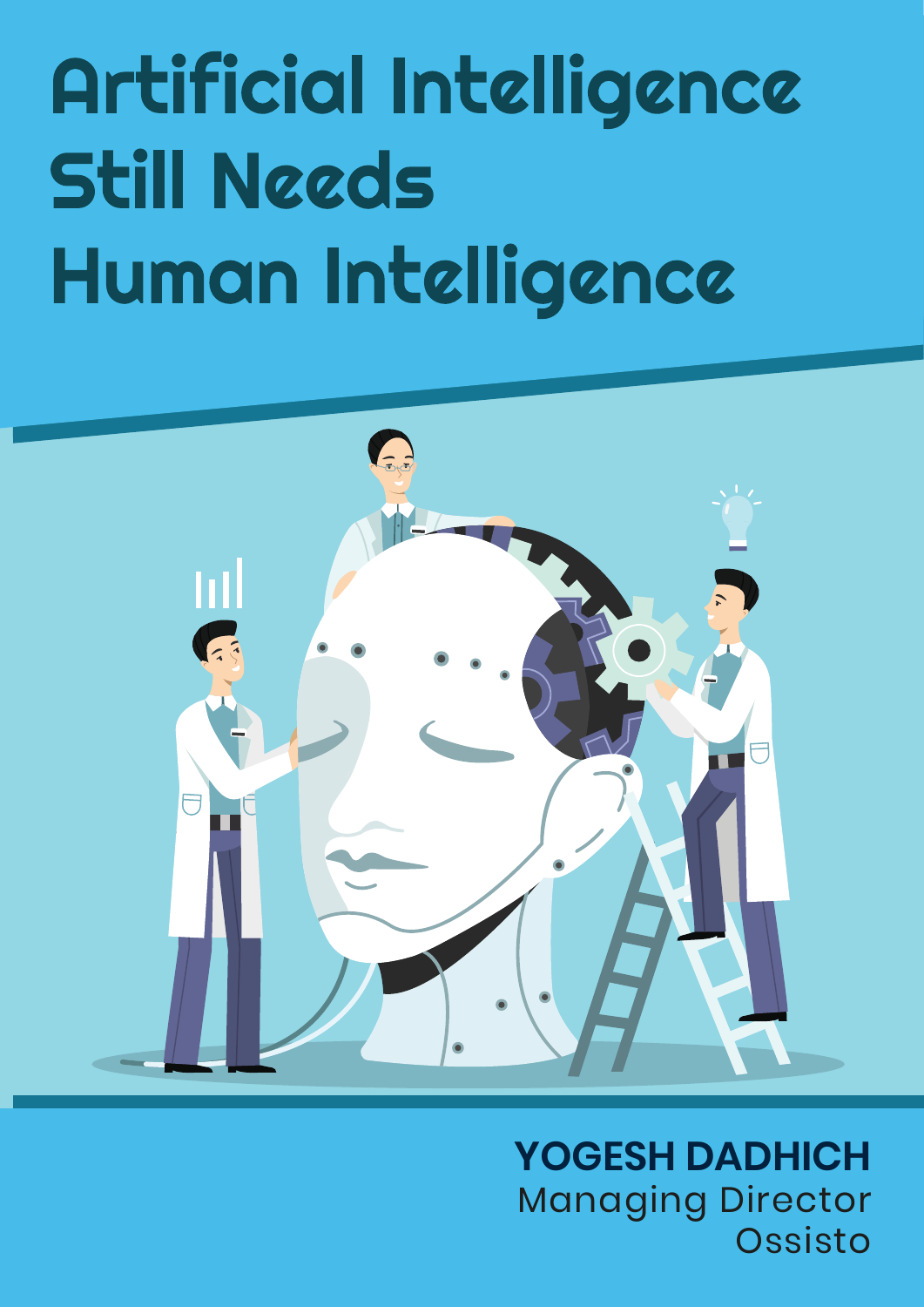# TABLE OF CONTENTS

| Introduction                                                             |    |
|--------------------------------------------------------------------------|----|
| Background -----------------------------                                 | 02 |
| A Major Upswing -------------------------                                | 03 |
| <b>Key Findings Of Allied</b><br>Market Research Report ---------------- | 05 |
| <b>Reasons Why AI Technology</b><br>Requires Human Assistance            | 06 |
| Analysis                                                                 | 08 |
| Summary                                                                  | 08 |
|                                                                          | 09 |

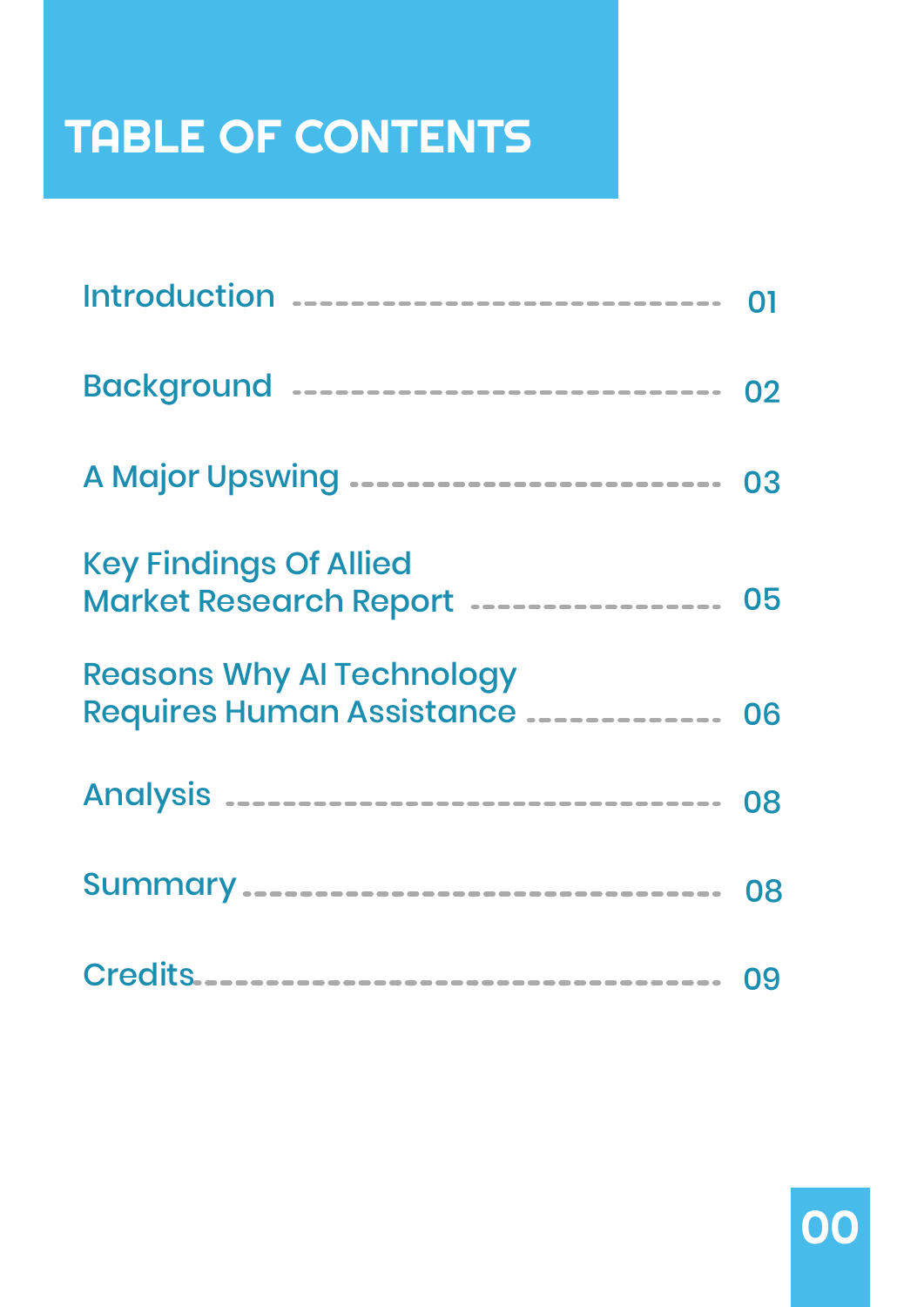### INTRODUCTION

A comprehensive presentation on how AI (Artificial Intelligence) based technologies facilitate virtual identities that interact with the users. Comprises of details on its global potential and proliferation in various industries providing extensive knowledge to the readers. Presentation of facts on how AI still need the human touch to succeed and how relying on virtual assistants plus the AI technology would make all the differences.

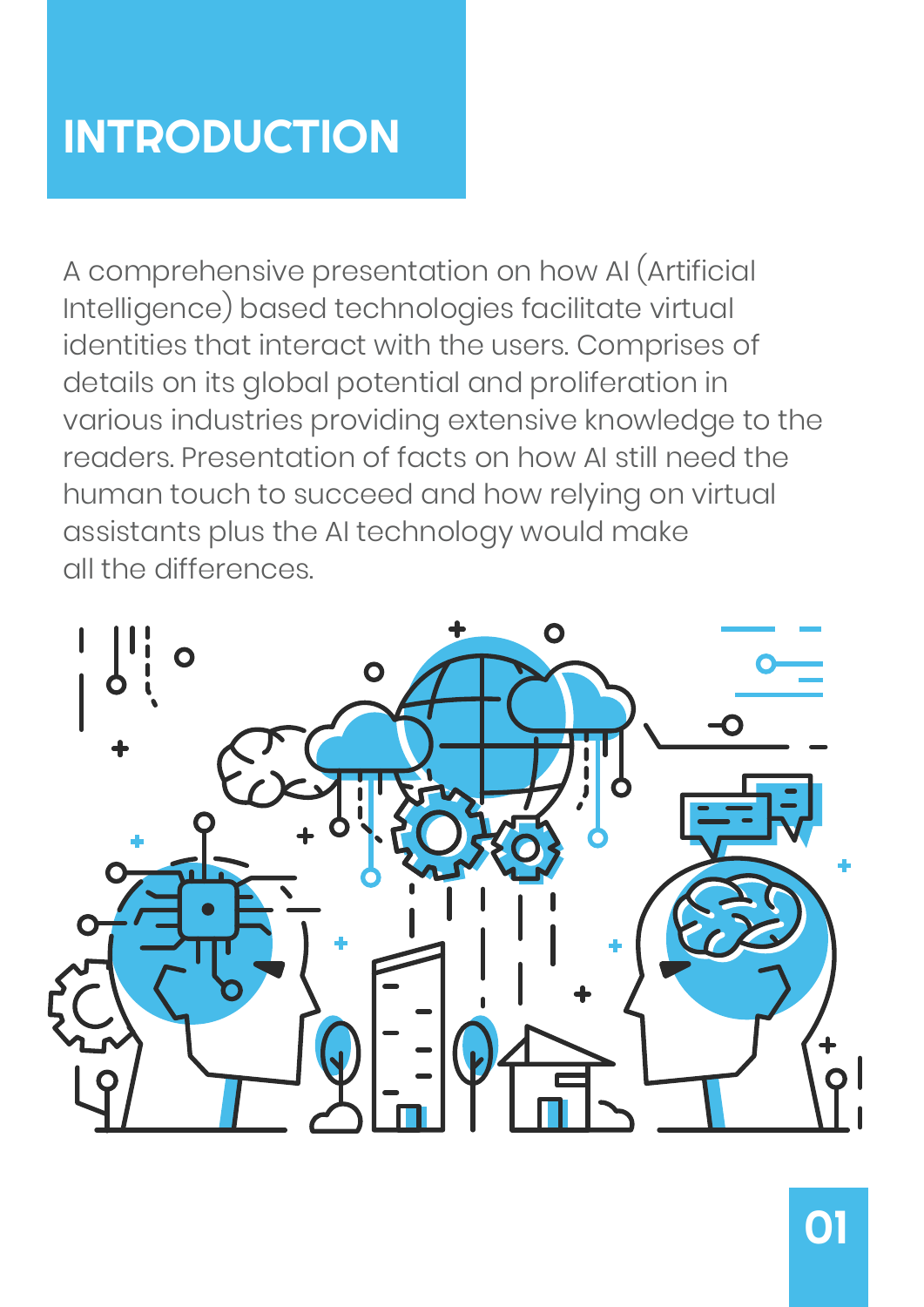### **BACKGROUND**

Allied Market Research has published a beguiling report on 'intelligent virtual assistant market' entailing key benefits that it builds on various businesses, attributes on factors influencing its growth and solid statistics suggesting that it's the future of technology and the **World** 



Ossisto, has carefully studied the attributes that make this research report, an absolute prerequisite for those who are in the entrepreneurial space. Also, our experts juxtapose the human efforts side by side with AI technology. Hence, presenting the paper based on the key points mentioned in the research report along with our own cognizance.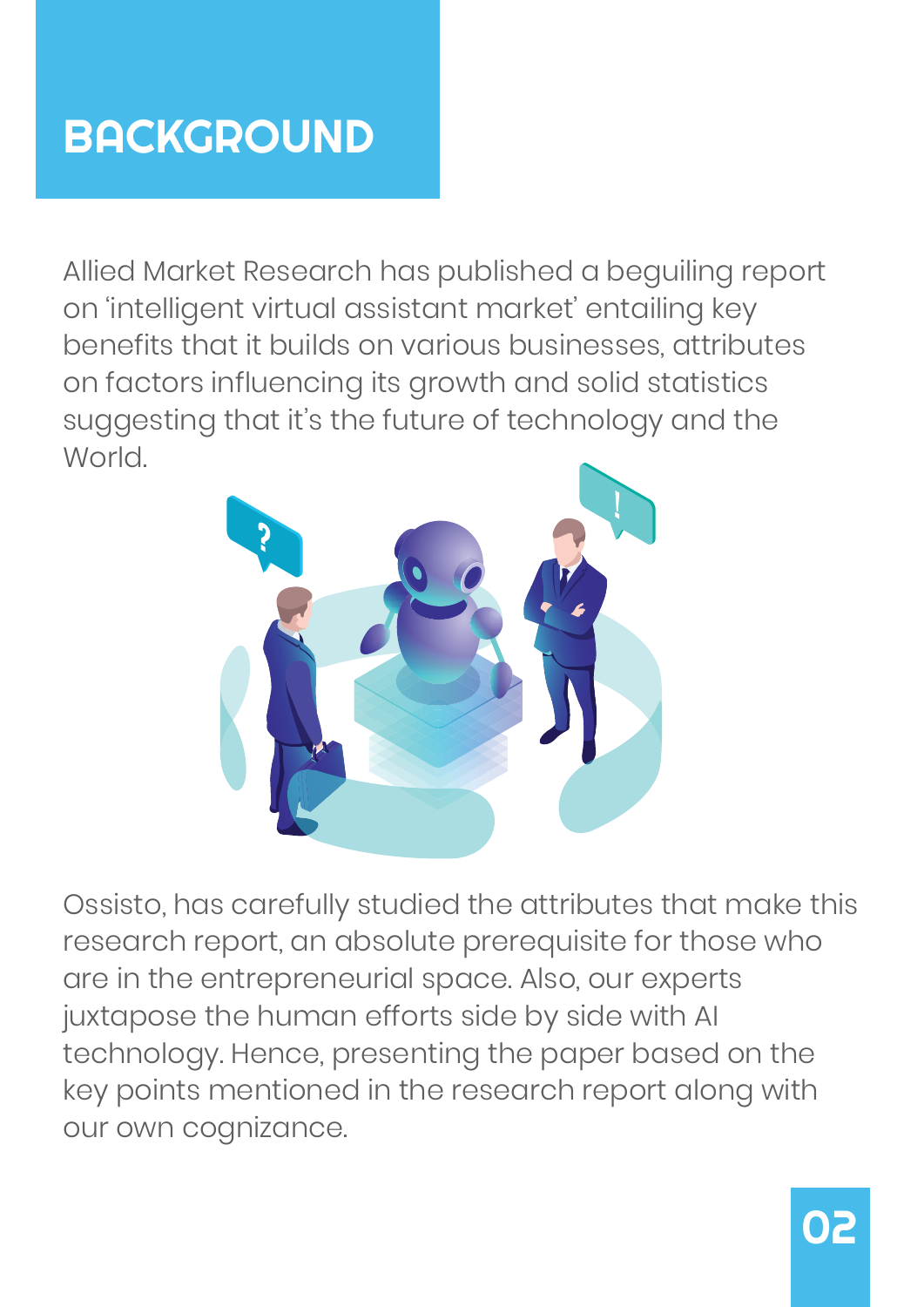### A MAJOR UPSWING

Advanced studies in deep neural networks, machine learning, and other advanced AI technology encouraged adroit engineers and brilliant minds to drive intelligent virtual assistant marketing trends from just using it as a customer service solution to various other business functions.

Gist of Intelligent Virtual Assistant **(IVA)** Status in the Market:

#### **Enhanced Customer Experience:**

Intelligent Virtual Assistant (IVA) technologies are revolutionizing business operations by reducing the efforts in customer handling. It helps in collecting customer information, processes & analyse conversations and collect & rate important survey responses.

Its implementation on online platforms helps in reducing live chat volumes but garner quick responses parallelly.

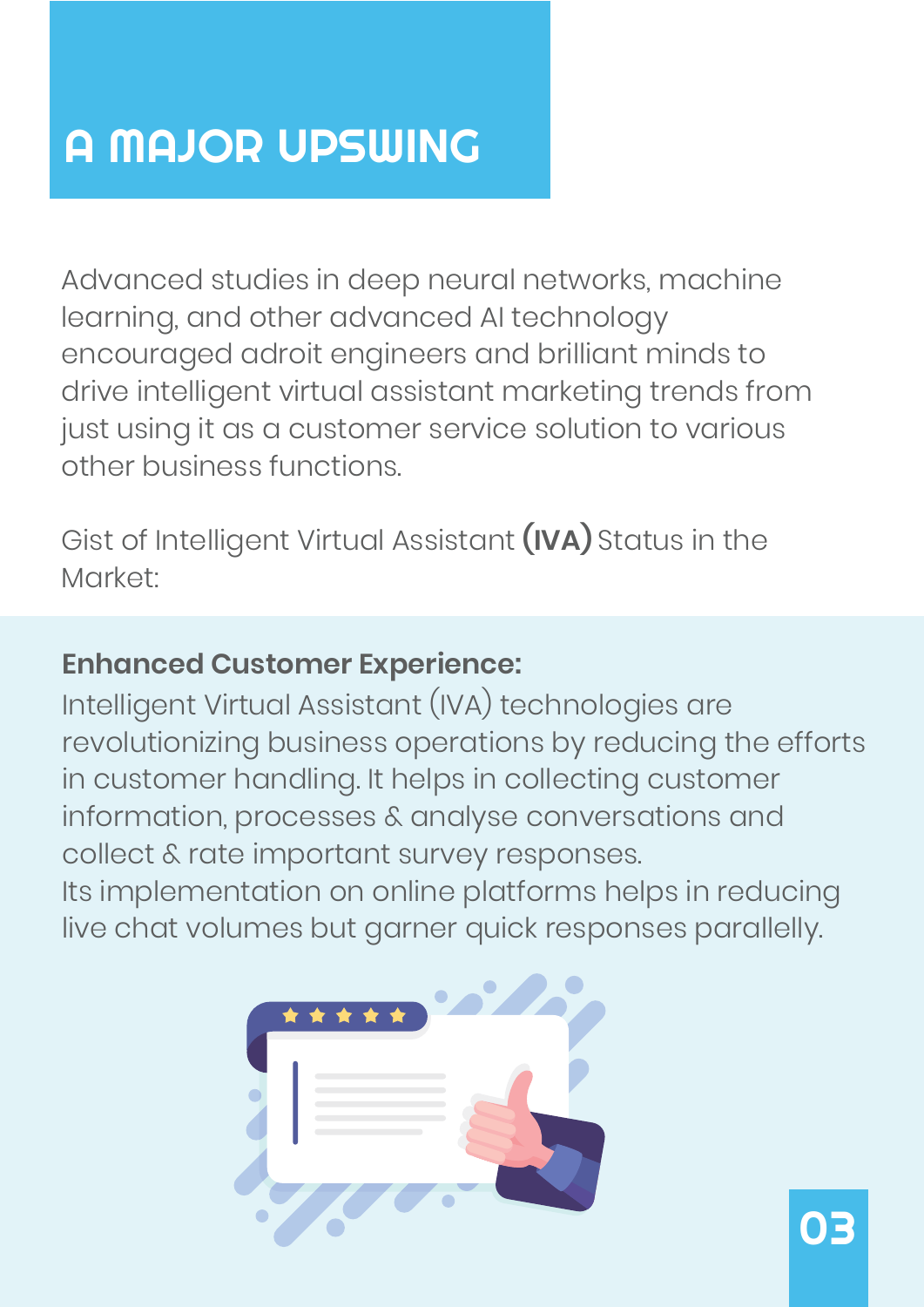#### **Cost Effective Solution**

IVA helps in reducing manpower cost of enterprises by facilitating better customer query response. This is one of the reasons why it is adopted faster in organizations.



#### **Expanding Smartphone Augmentation:**

More than 5 billion people are connected to various mobile services. While the use of other devices marginalizes to a small percentage, mobile telephony is growing wider. A reliable source in the internet suggests that by 2020, there will be 5.6 billion unique mobile subscribers. With this increase in demand of smartphones, AI specialists are integrating advanced and unique features in smartphones

#### **Dearth of Information:**

Wrong information revolving around IVA has resulted in lack of awareness of its beneficial features. For instance, benefits like voice recognition technology that reads human speech and give results instantly is yet to get exploited well.



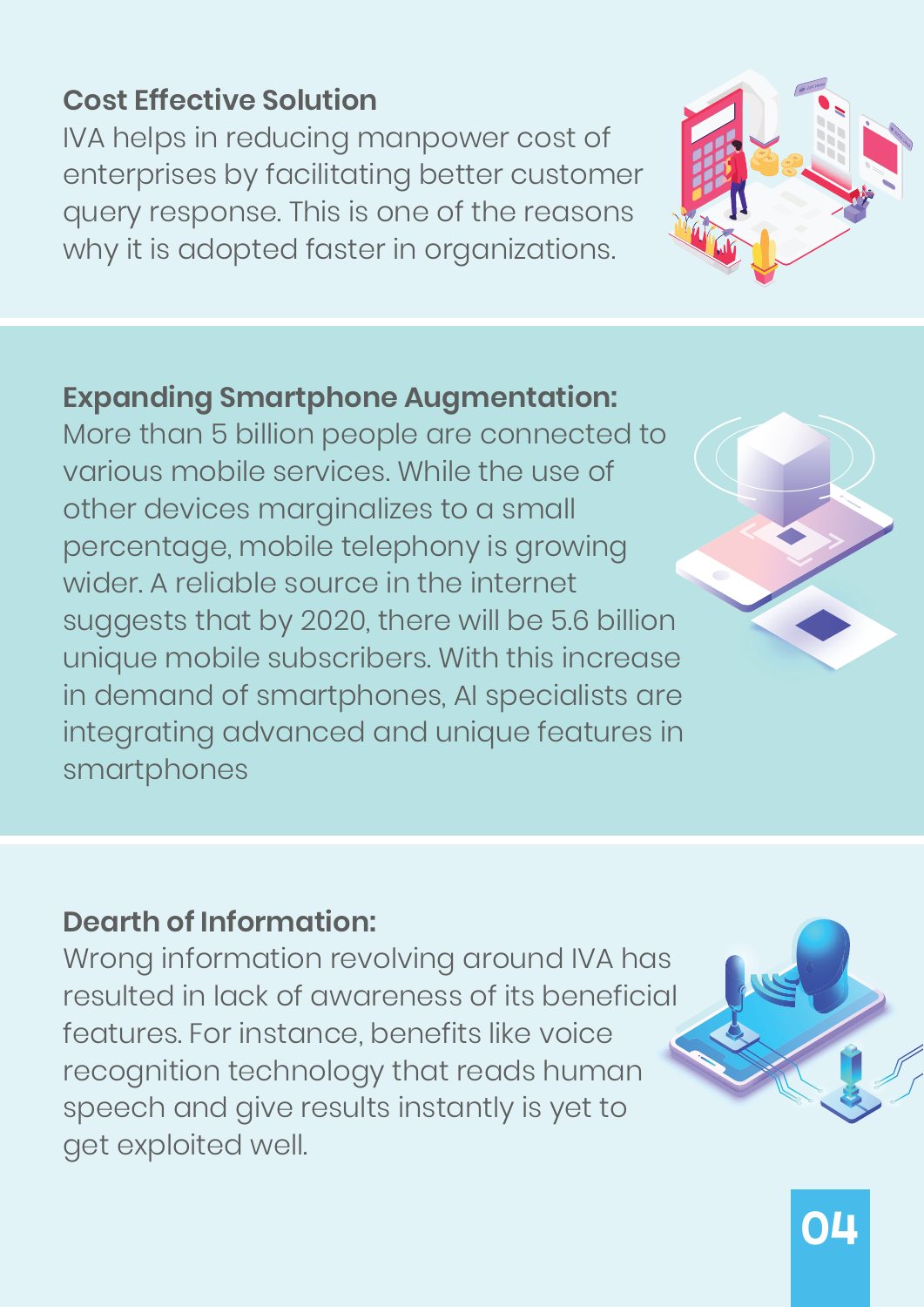## KEY FINDINGS OF ALLIED MARKET RESEARCH REPORT

- By **2020** intelligent virtual assistant market is expected to reach **\$3.6** billion
- The major adopters of IVA are North America and Europe
- The main players in the industry are: Next IT Corporation,
	- Nuance Communications, Inc.
	- **IntelliResponse Systems, Inc.**
	- **CodeBaby Corporation**
	- **Creative Virtual Ltd.**
	- **•** Speaktoit, Inc.
	- Artificial Solutions
	- **•** eGain Corporation
	- **CX Company**
	- Anboto Group Anboto Group
- Out of all the industries, automotive segment is expected to utilize AI solutions such as interactive and intuitive communication exclusively.
- The highest adoption of the IVA would continue to be in the Banking, financial services and insurance (BFSI) industry.
- Text-to-speech and speech recognition are the most widely used AI solutions.
- The growth of the IVA is bolstering in the small and mid-sized organizations.

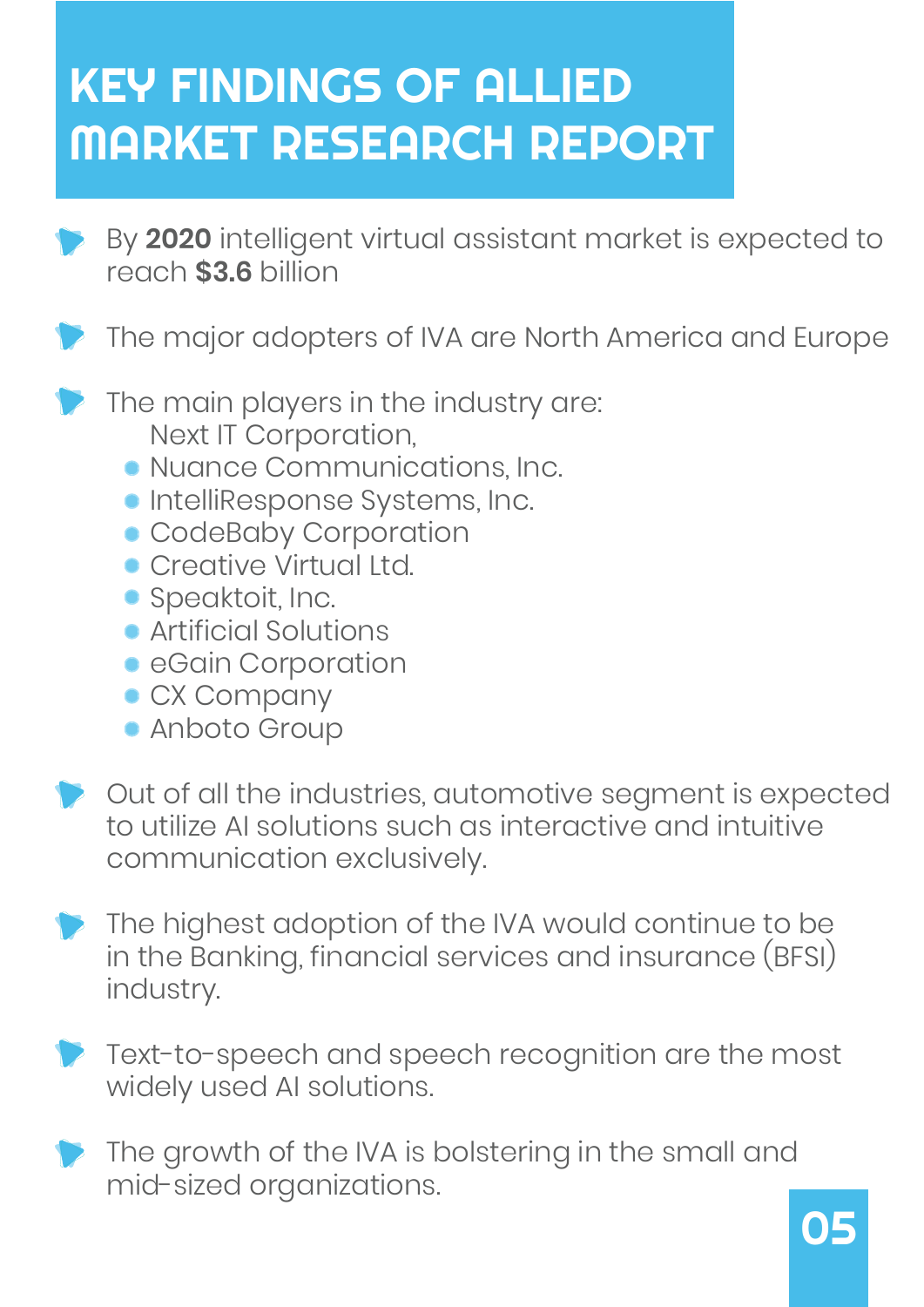### REASONS WHY AI TECHNOLOGY REQUIRES HUMAN ASSISTANCE

Allied Market Research report cannot be ignored, but along with it we need to see the importance of human interactions:

- It is only when human beings and AI work together, a dynamic customer interaction would happen. One cannot exist without the other. For instance, imagine in the healthcare industry, AI dealing with all the conversations. An impossible case isn't it? AI would be able to uncover symptoms and signs of a disease, but the treatment is ultimately decided by a doctor.
- AI needs learning and there should be someone to train. A continuous loop of guidance and training in machine language forms the backbone of all AI solutions. Without human ingenuity, AI is stupid.
- Chatbots cannot deal with complex human conversations. There is a limited set of questions and commands that a trained bot can deal with. Because human language is a multi-level system, a customer often faces with limitedness of interactions with a bot. For example, while making a hotel reservation, a customer would chat "My parents and I" which indicates 3 members; dad, mom and the customer. If a real person is conversing, he or she will understand what the customer intention behind the sentence, but an AI algorithm may not recognize the command.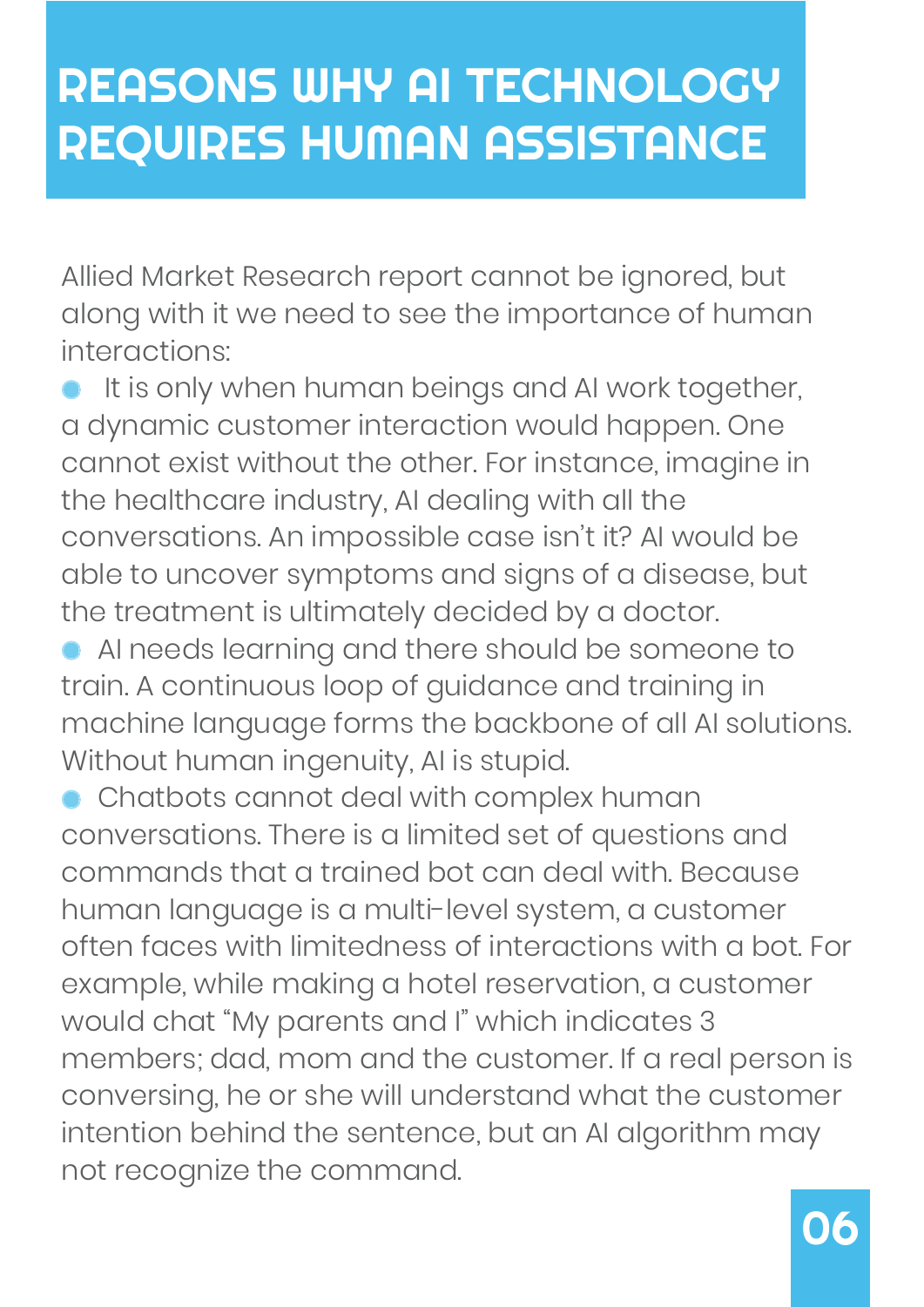### A PERFECT COMBINATION OF ARTIFICIAL INTELLIGENCE AND VIRTUAL ASSISTANCE

Time is money, there is no doubt about it. AI is fuelling changes in all the industries and there is no other choice than to embrace the technological advancements. In this scenario, there is a need for balancing human involvement and technological incorporation. Along with following the AI best practices, get involved virtual assistants in performing the business tasks. Unlike in-house employees, you don't have to micro-manage the virtual assistants and the benefits that you gain is humongous, reduced overall business cost is the best advantage.



07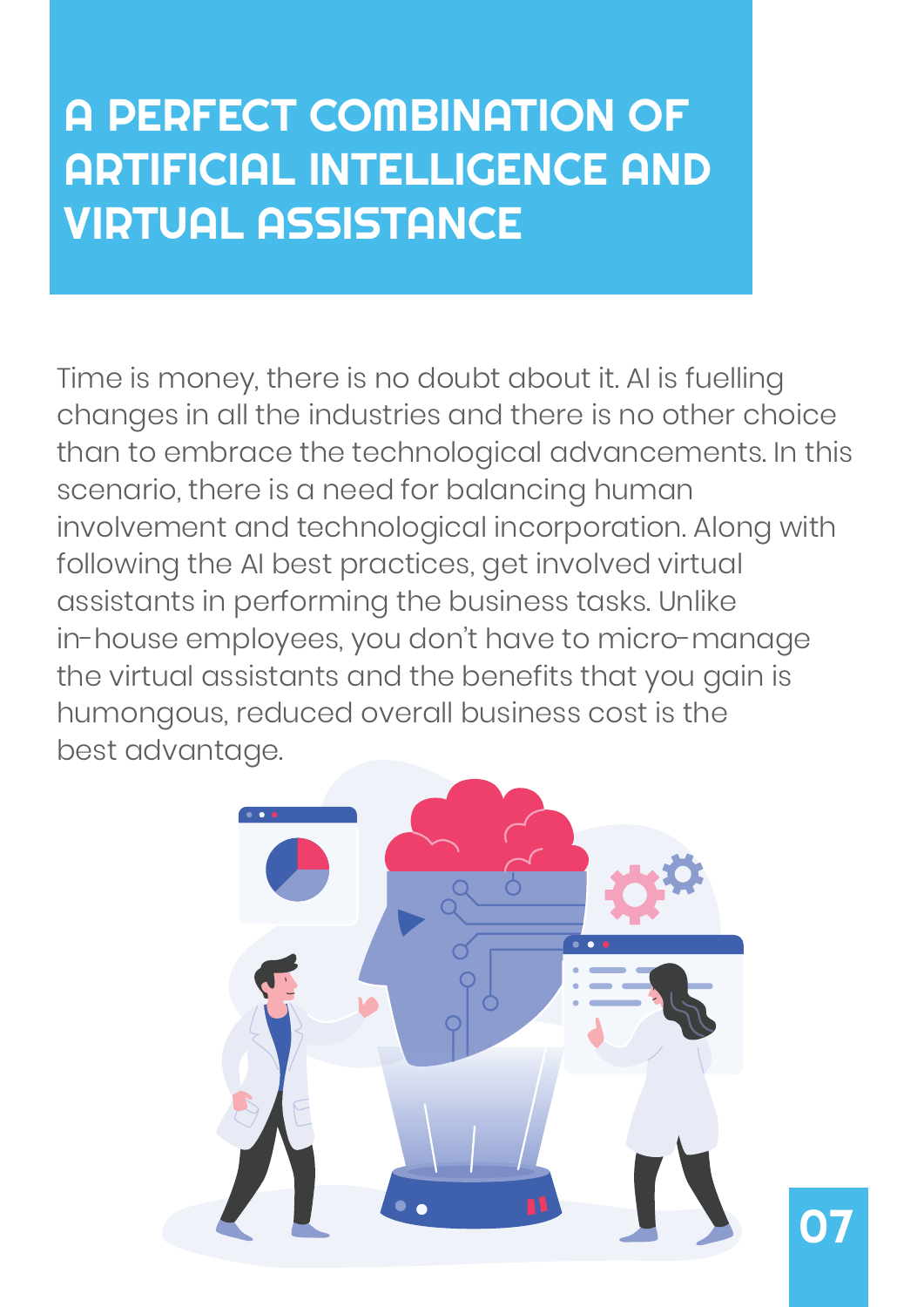# **ANALYSIS**

Intelligent virtual assistant market witness rapid acceptance worldwide, the same is the case with the change in the work culture. More organizations are depending on virtual assistants for cost-effective operations. In the upcoming years, the smartest way of running a business would be to rely on an efficient virtual assistant service along with using AI integrated platforms.

# **SUMMARY**

To scale and grow your business, constant check on the trends around the globe is indispensable. Allied market research report clearly suggests AI is the future technology and general trend shows, virtual assistants are the future workforce. Go with the flow and remember, artificial intelligence (AI) still needs human intelligence (HI). Both compliment each other.